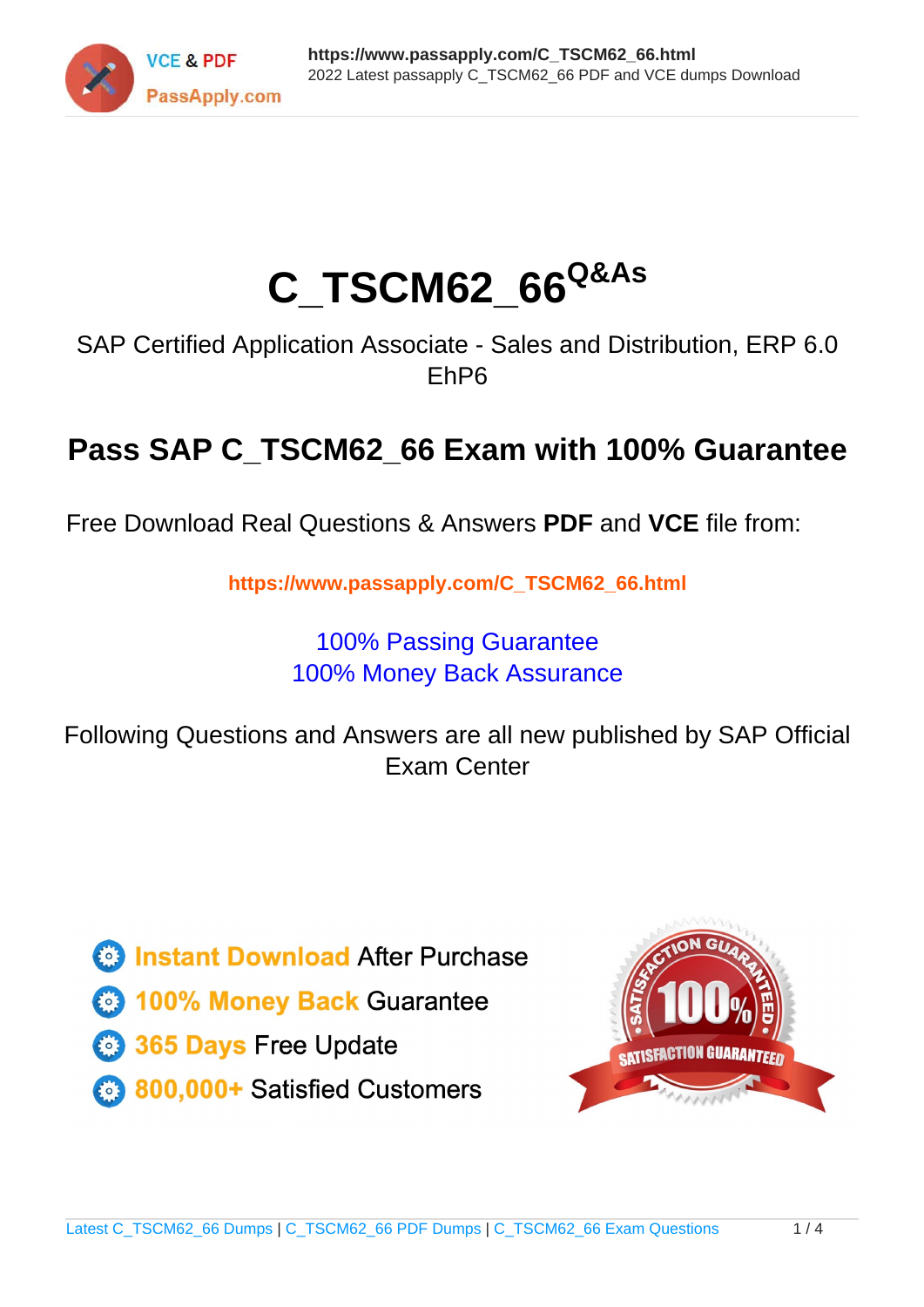

#### **QUESTION 1**

Which of the following are characteristics of value contracts? (Choose two)

- A. Value contracts have schedule lines.
- B. Value contracts require release orders.
- C. Value contracts cannot perform an availability check (ATP).
- D. Value contracts can have any target quantity.

Correct Answer: BC

#### **QUESTION 2**

In which of the following scenarios can you use the material listing function?

- A. To set a list of materials that the customer can buy
- B. To generate a detailed report about materials
- C. To set a list of materials that the customer cannot buy
- D. To group materials to different lists

Correct Answer: A

#### **QUESTION 3**

Which of the following are split criteria that prevent the combination of sales orders into one delivery document? (Choose three)

- A. Incoterms
- B. Ship-to party
- C. Goods issue date
- D. Shipping point
- E. Plant

Correct Answer: ABD

#### **QUESTION 4**

What can you do if you configure only the account group when you define Account Groups and Field Selections for Customers?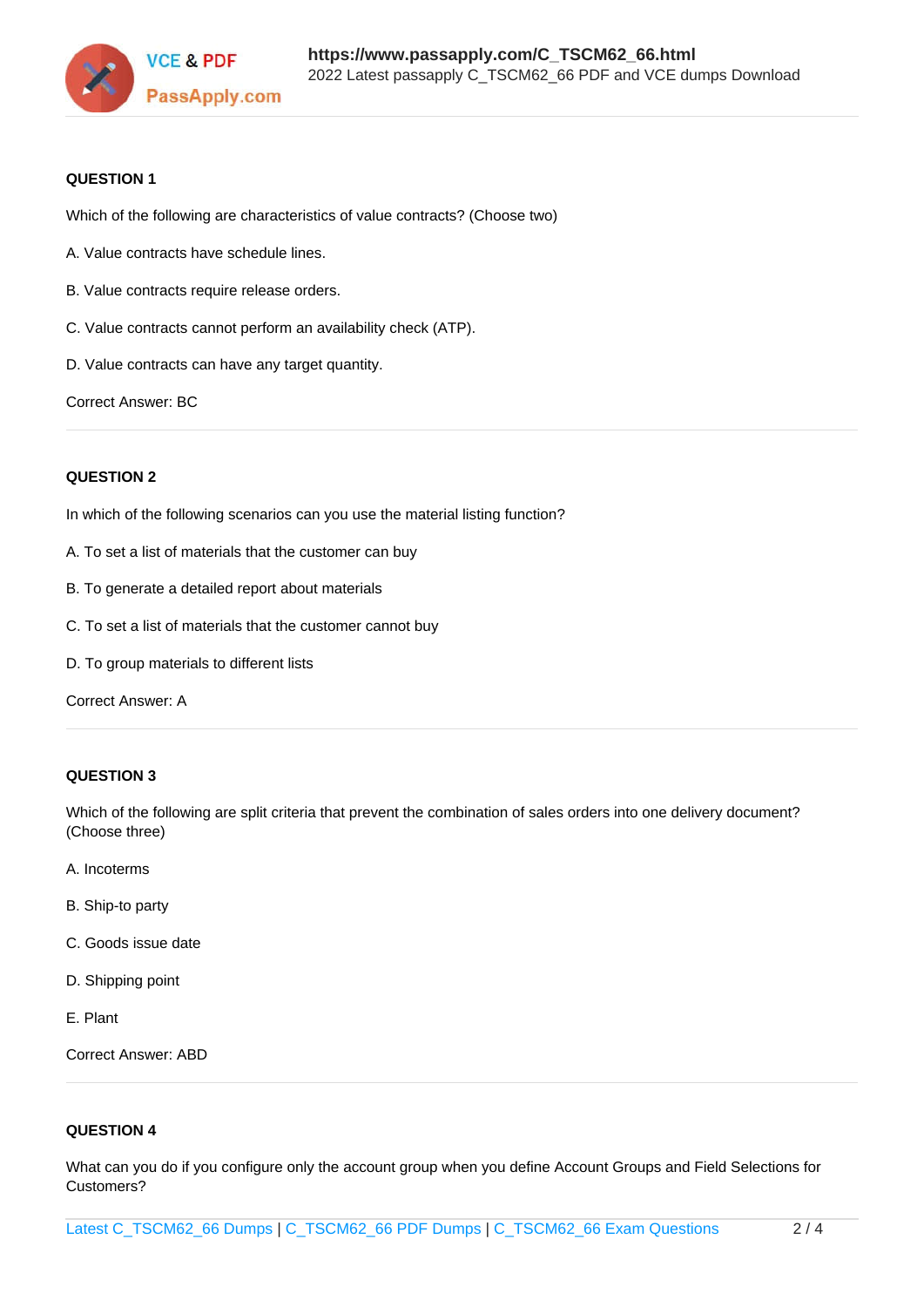

- A. You can hide fields in the customer master.
- B. You can create and add new fields to the customer master.
- C. You can determine the account determination procedure.
- D. You can define two number ranges per account group.

Correct Answer: A

#### **QUESTION 5**

What do you have to consider when you assign sales organizations to company codes during the configuration of SD and FI? (Choose two)

- A. A sales organization can be assigned to several company codes.
- B. Sales organizations are assigned to company codes indirectly using the sales area.
- C. Several sales organizations can be assigned to one company code.
- D. Each sales organization is uniquely assigned to one company code.

Correct Answer: CD

[Latest C\\_TSCM62\\_66](https://www.passapply.com/C_TSCM62_66.html) **[Dumps](https://www.passapply.com/C_TSCM62_66.html)** 

[C\\_TSCM62\\_66 PDF Dumps](https://www.passapply.com/C_TSCM62_66.html) [C\\_TSCM62\\_66 Exam](https://www.passapply.com/C_TSCM62_66.html)

**[Questions](https://www.passapply.com/C_TSCM62_66.html)**